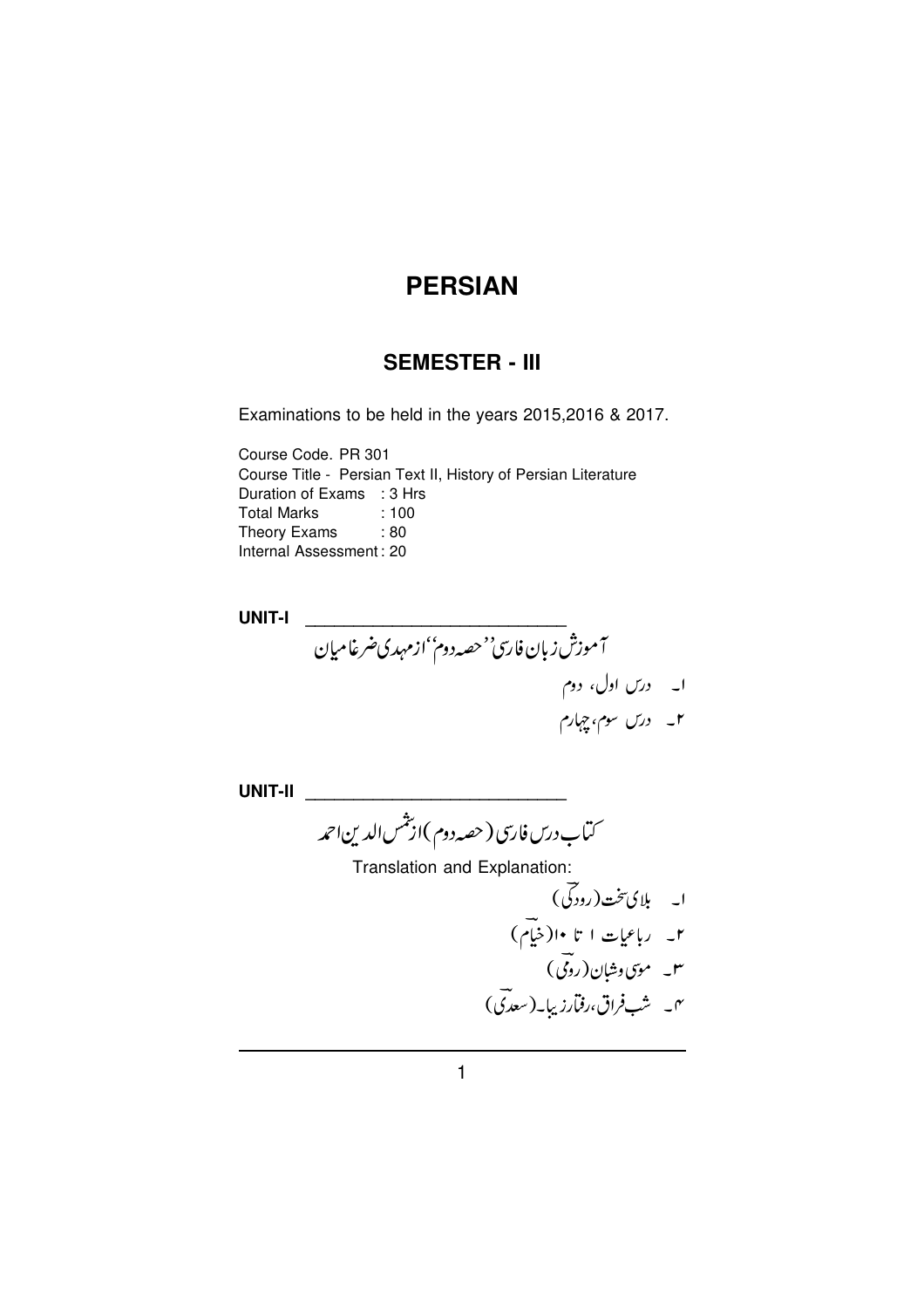UNIT-III and the contract of the contract of the contract of the contract of the contract of the contract of the contract of the contract of the contract of the contract of the contract of the contract of the contract of t

Translation and Explanation:

#### UNIT-IV

Critical note on life and literary works of Prescribed Poet of Unit-II and III

#### UNIT-V

Origin and development of Persian literature during the "Ghaznavid Period"(غ انوی دور)

### **Note For Paper Setting:**

The paper setter shall set two questions from each unit in accordance with the syllabus detailed under the respective units and Students shall be required to attempt one Question from each unit. the total number of Questions to be attempted from all unit shall be five. All unit shall carry equal marks.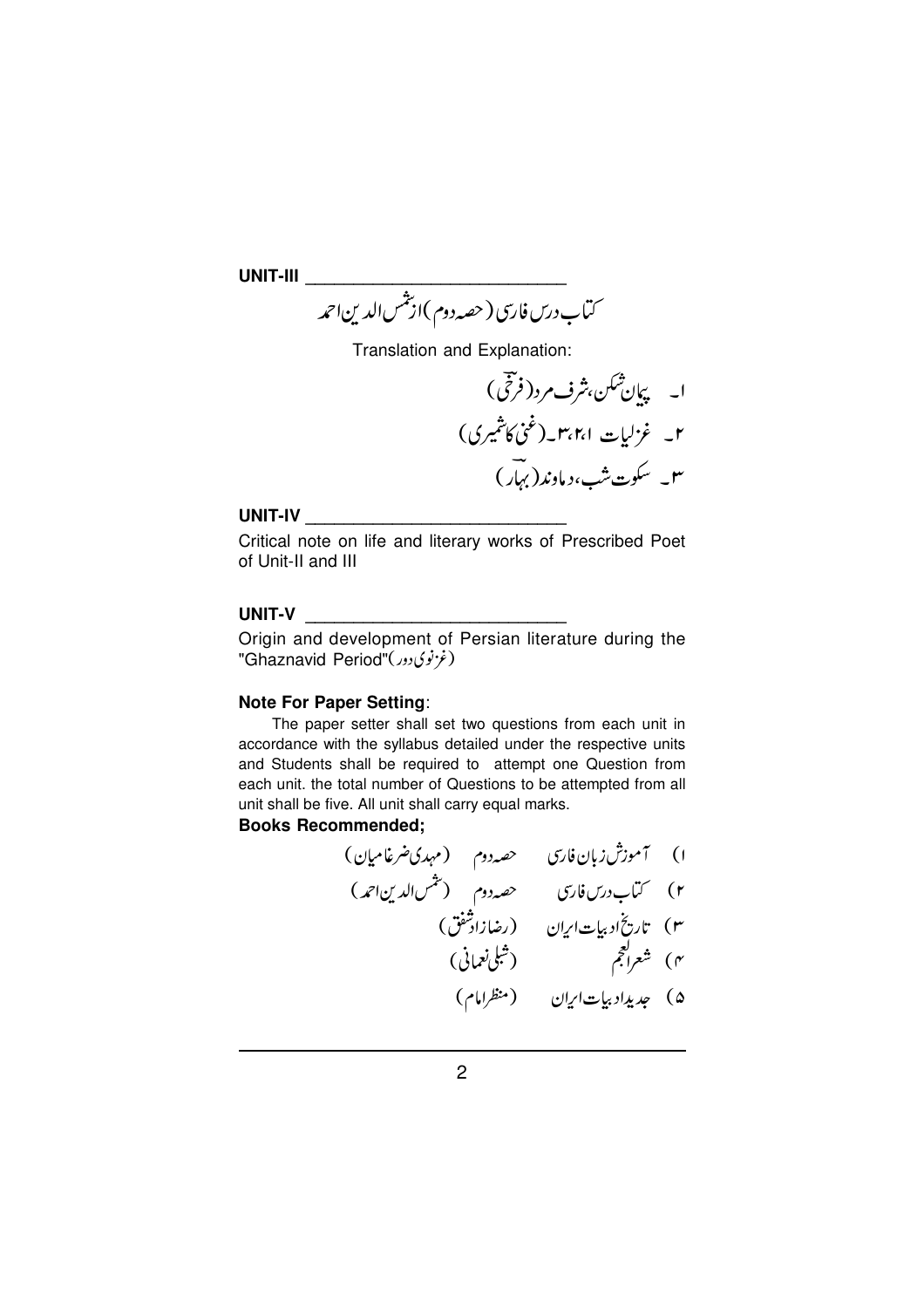۲) جدیدفار<sub>ت</sub>ی-شاعری (منیبالرحمٰن) ے) لغات *کشور*ی/فرہنگ عامرہ<br>۸) ہدایت التر جمہ *ا*رفیق التر جمہ ۹) جدیدفاری نصاب(سمسٹر III) (قاسمی کتب خانہ جموں)

Distribution of Internal Assessment: Total Marks: 20 Class Test : 10 Marks Two written Assignments- 10 Marks (05 Marks each)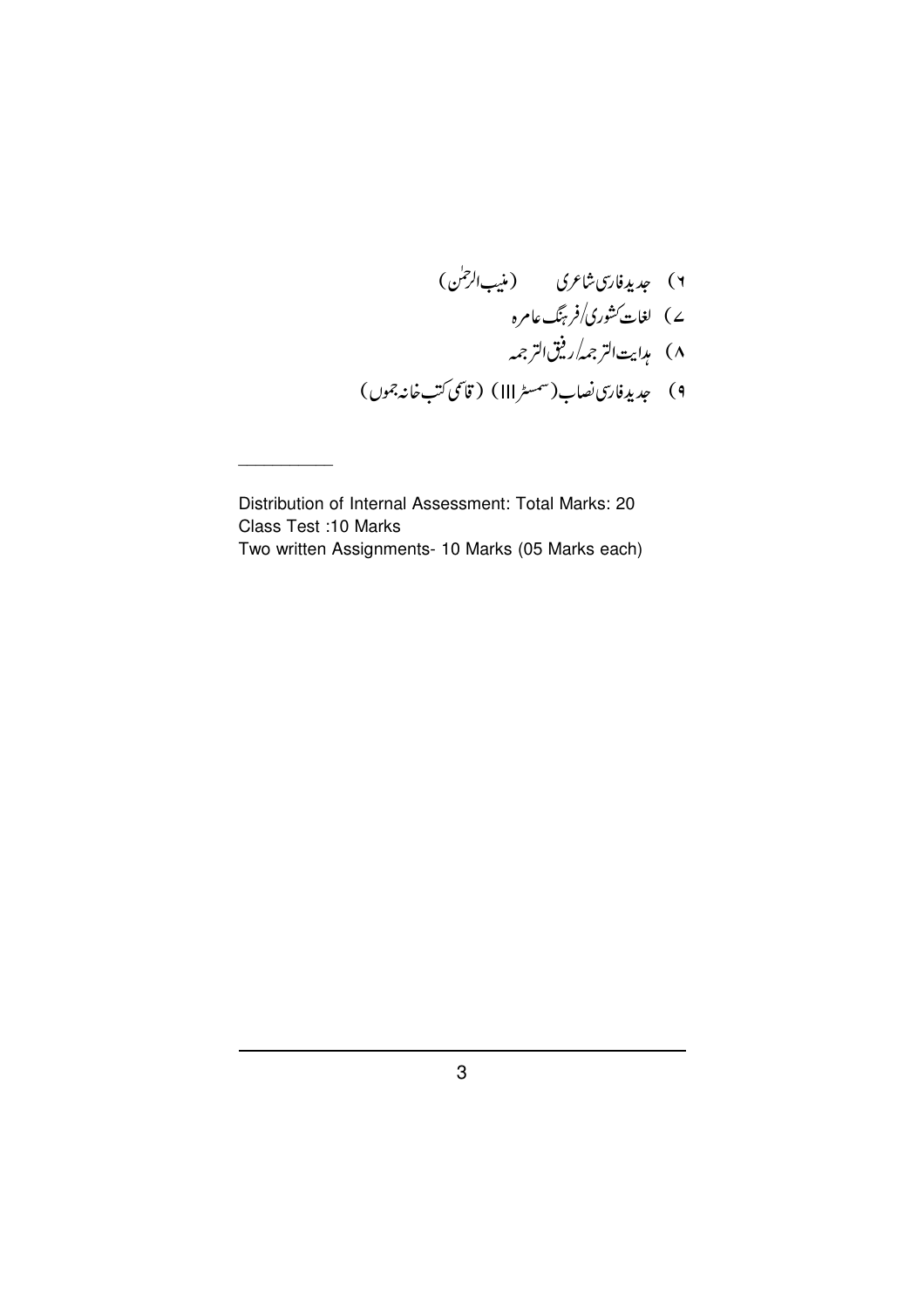# **SEMESTER - IV**

Examinations to be held in the years 2016, 2017 & 2018

Course Code. PR - 401

Course Title - Persian Text II, History of Persian Literature Duration of Exams : 3 Hrs **Total Marks**  $: 100$ Theory Exams : 80

| -- - |                          |  |
|------|--------------------------|--|
|      | Internal Assessment : 20 |  |

**UNIT-I** 

آموزش زبان فارسٌ'حصہ دوم''ازمہدی ضرغامیان ا۔ درس پنجم، ششم<br>۲۔ درس <sup>ہفتم ہ</sup>شتم

**UNIT-II** 

۔<br>سماب درس فارسی ( حصہ دوم )ارتشس الدین احمد

Translation and Explanation:

ا۔ وزنہ برداران ۲۔ داستان خیروشر ازنظا<sup>ی</sup> ۳۔ یزشک انسان دوست (۲) (۲)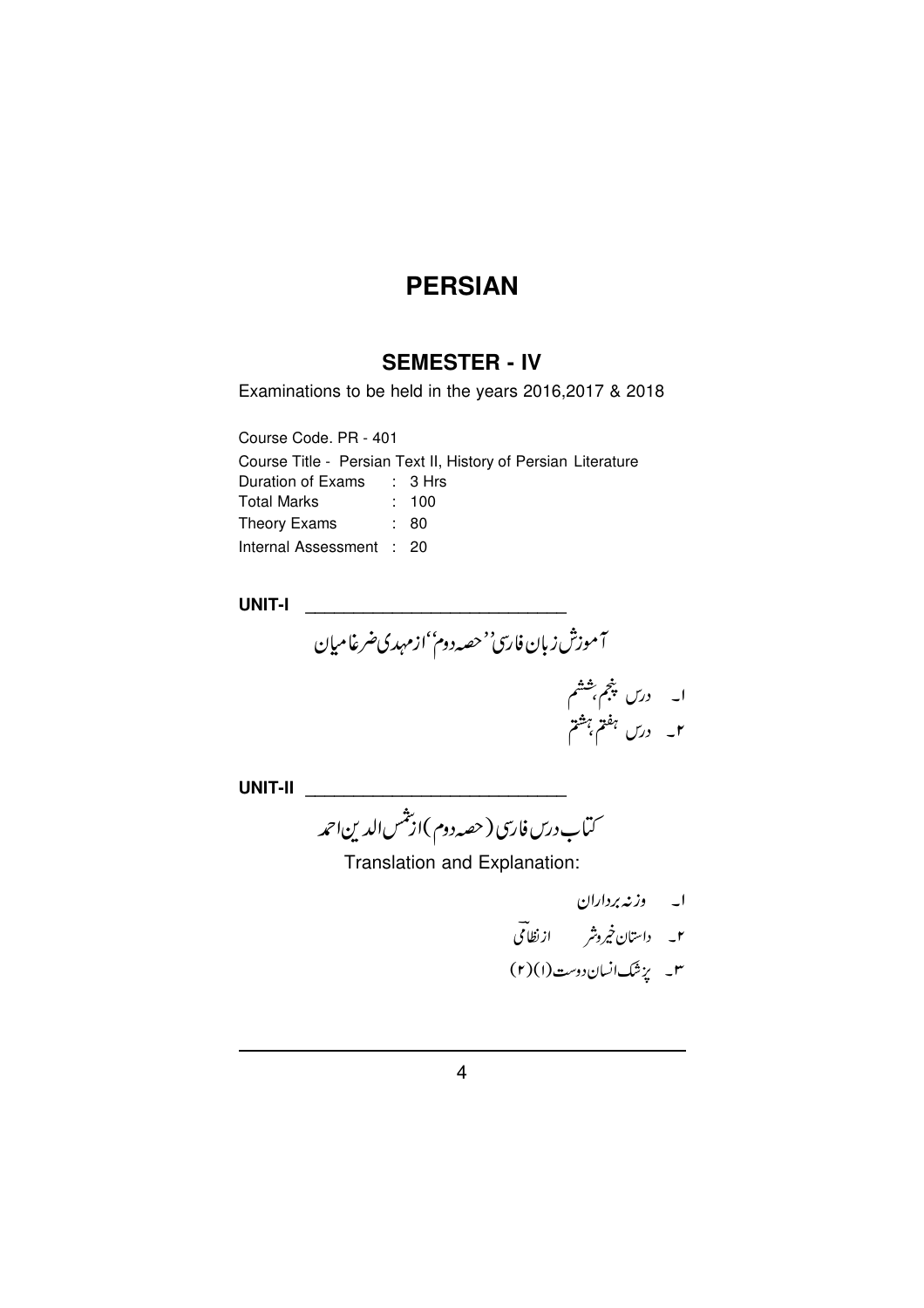Translation and Explanation:

# 

- 1. Life and literary works of Prescribed Writers of Unit-II and III
- 2. Answer of Prescribed Questions (پِسش وتمرین) of Unit- II and III

## UNIT-V and the contract of the contract of the contract of the contract of the contract of the contract of the

Detailed study of origin and development of persian literature during th "Saljuqid Period" (سلجوتی دور)

### **Note For Paper Setting:**

The paper setter shall set two questions from each unit in accordance with the syllabus detailed under the respective units and Students shall be required to attempt one Question from each unit. the total number of Questions to be attempted from all unit shall be five. All unit shall carry equal marks.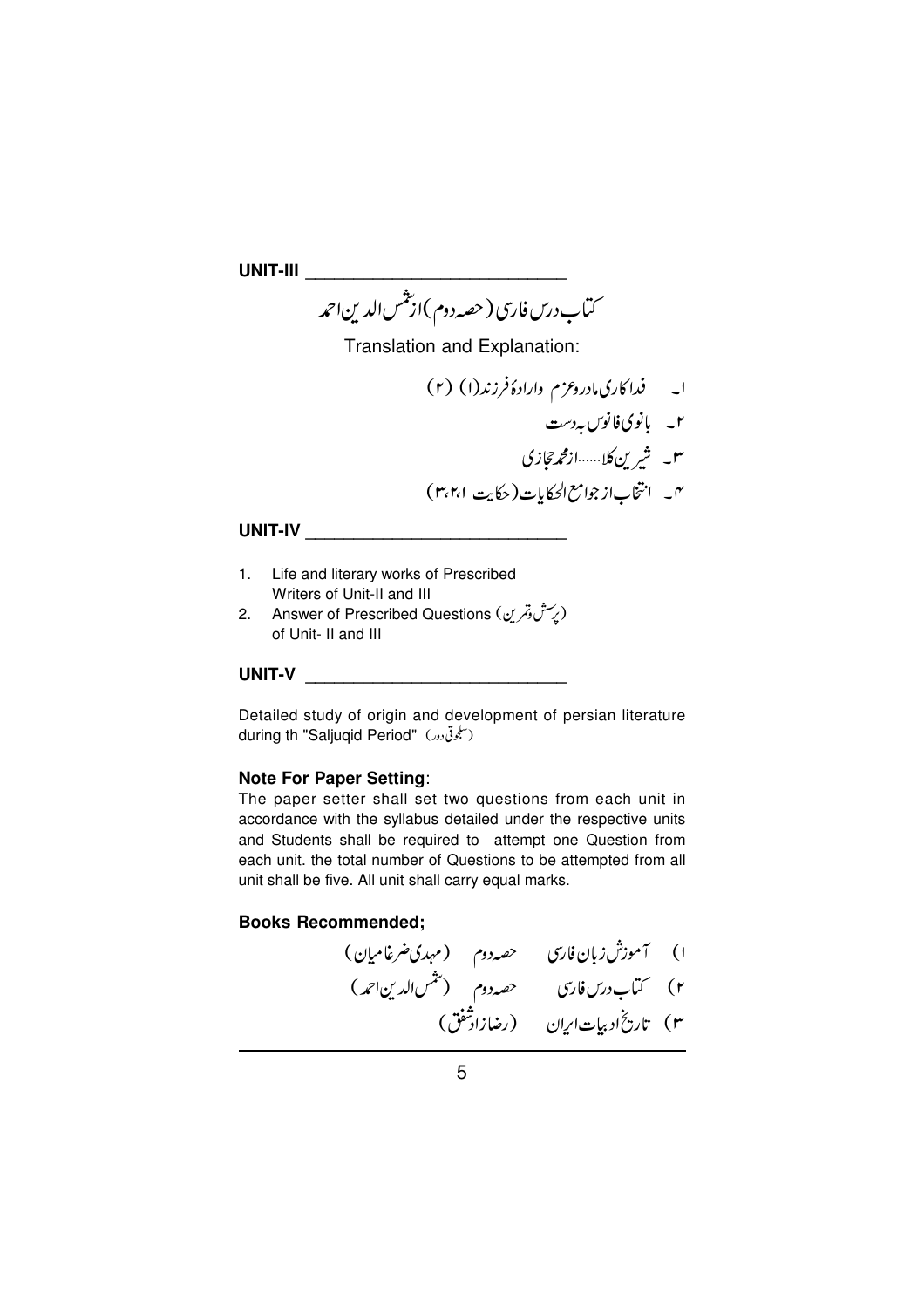Distribution of Internal Assessment: Total Marks : 20 Class Test :10 Marks Two written Assignments- 10 Marks (05 Marks each)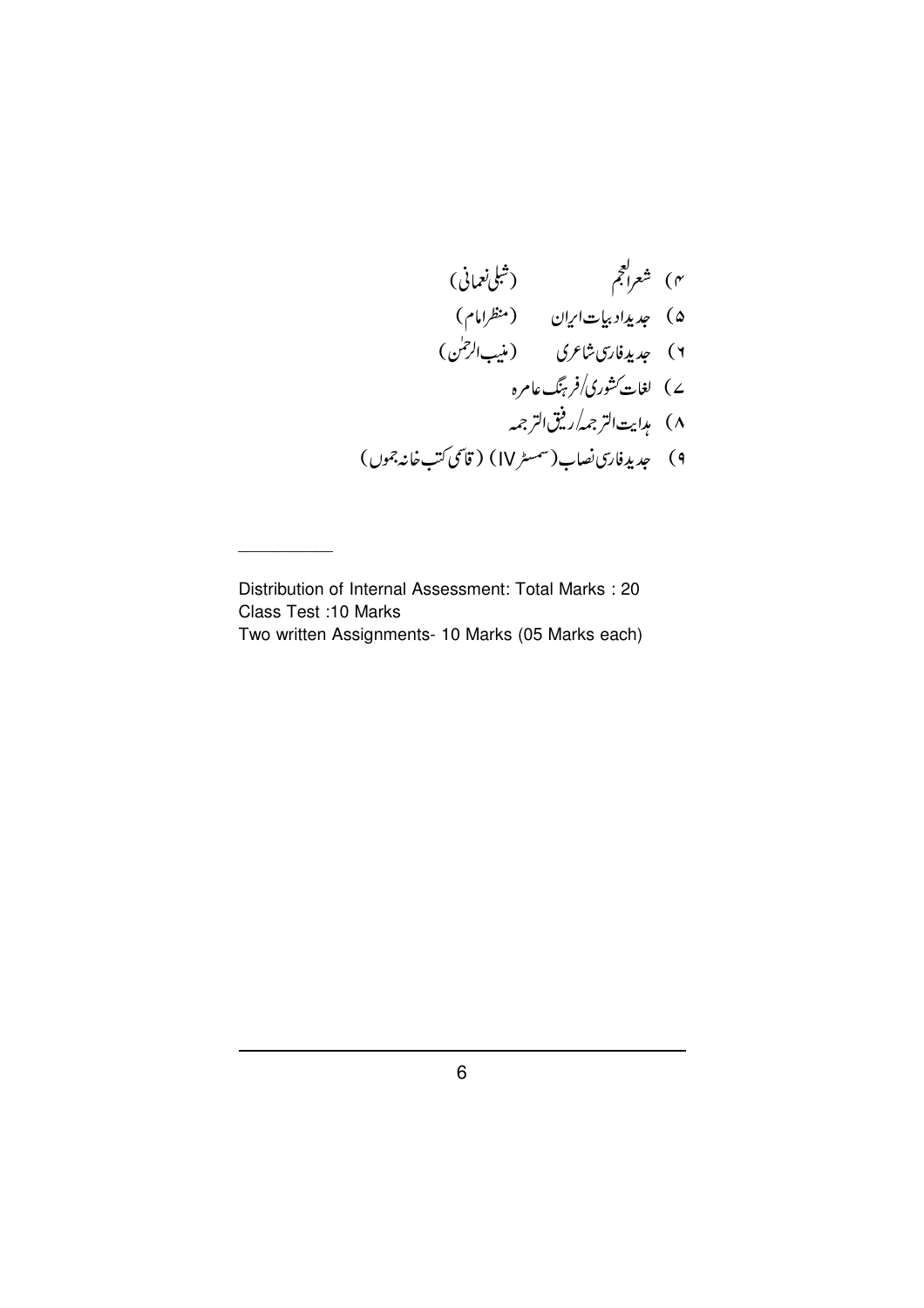# **SEMESTER - V**

Examinations to be held in the years 2016, 2017 & 2018

Course Code. PR - 501 Course Title - Persian Text III, History of Persian Literature Duration of Exams : 3 Hrs **Total Marks**  $: 100$ Theory Exams : 80 Internal Assessment: 20

**UNIT-I** 

۔<br>آموزش زبان فار<sub>ی</sub>''حصہ <sub>پی</sub>م''ازمہدی ضرغامیان ا۔ درس اوّل، دوم<br>۲۔ درس سوم، چہارم

UNIT-II ستاب درس فارسی ( حصہ سوم )از شمس الدین احمد<br>- Translation and Explanation: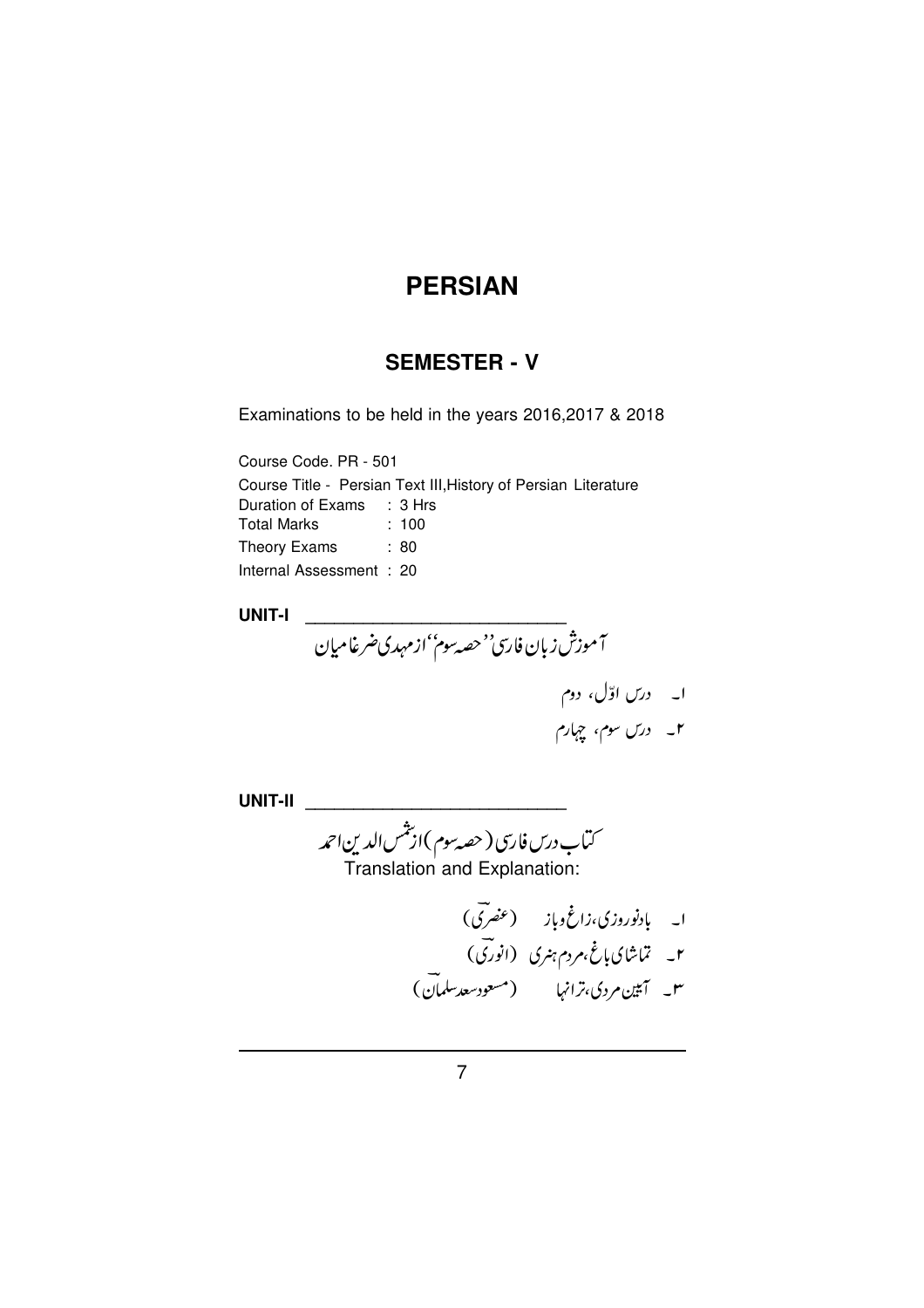Translation and Explanation:

## UNIT-V AND THE CONTROL OF THE CONTROL OF THE CONTROL OF THE CONTROL OF THE CONTROL OF THE CONTROL OF THE CONTROL OF THE CONTROL OF THE CONTROL OF THE CONTROL OF THE CONTROL OF THE CONTROL OF THE CONTROL OF THE CONTROL OF T

Life and literary works of Prescribed Poets of Unit-II and III

### UNIT-V and the contract of the contract of the contract of the contract of the contract of the contract of the

Origin and development of Persian literature during the "Taimurid Period"(تیموری دور)

### **Note For Paper Setting:**

The paper setter shall set two questions from each unit in accordance with the syllabus detailed under the respective units and Students shall be required to attempt one Question from each unit. the total number of Questions to be attempted from all unit shall be five. All unit shall carry equal marks.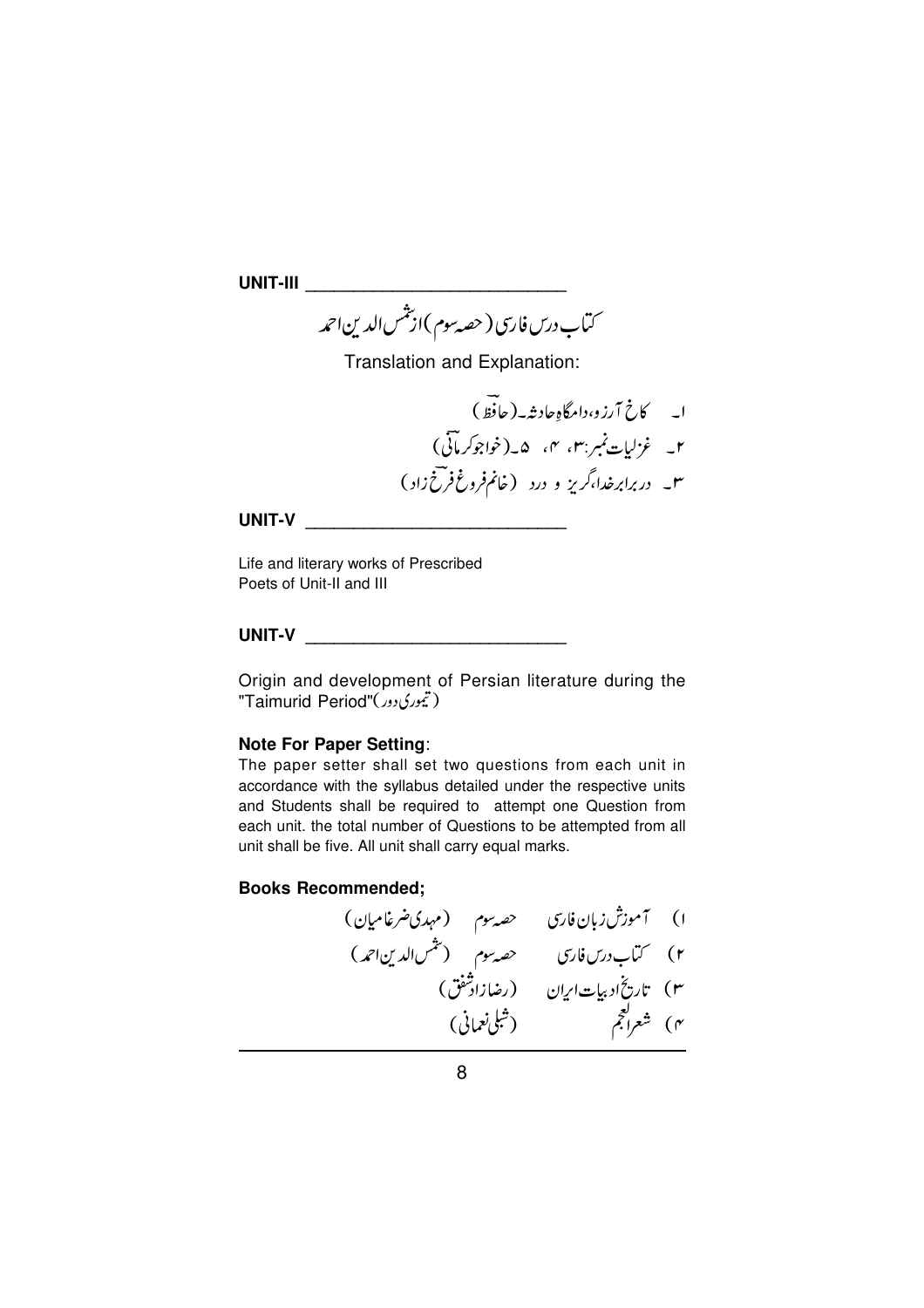۵) جدیداد بیات اریان (منظرامام)<br>۲) جدیدفاری شاعری (منیب الرحسٰ)<br>۷) لغات کشوری/فرینگ عامرہ ۸) ہدایت التر جمہ رفیق التر جمہ ۹) جدیدفاری نصاب(شمسٹر V-VI) (قاسمی کتب خانہ جموں)

Distribution of Internal Assessment: Total Marks :20 **Class Test :10 Marks** Two written Assignments- 10 Marks (05 Marks each)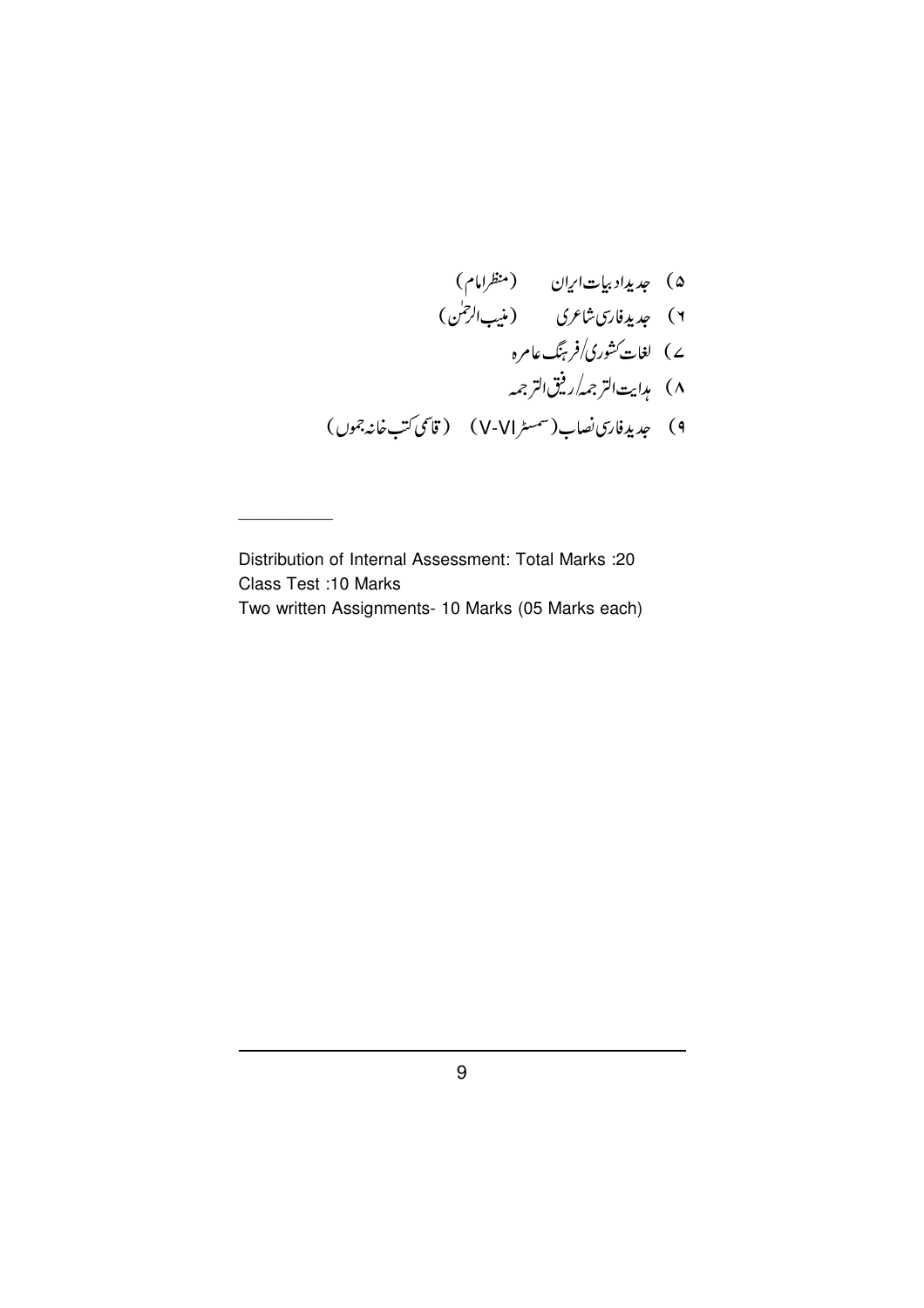# **SEMESTER - VI**

Examinations to be held in the years 2017, 2018 & 2019

Course Code. PR - 601 Course Title - Persian Text III, History of Persian Literature Duration of Exams : 3 Hrs **Total Marks**  $: 100$ Theory Exams : 80 Internal Assessment: 20

**UNIT-I** 

آموزش زبان فار<sub>ی</sub>''حصہ سوم''ازمہدی ضرغامیان ا۔ درس پنجم بششم<br>۲۔ درس ہفتم، ہشتم

Translation and Explanation:

ا۔ سازمان ملل متحد<br>۲۔ داستانہا<br>۳۔ کشف امریکا۔<br>۴۔ بہ درزش تن خود بنیر وکنیم۔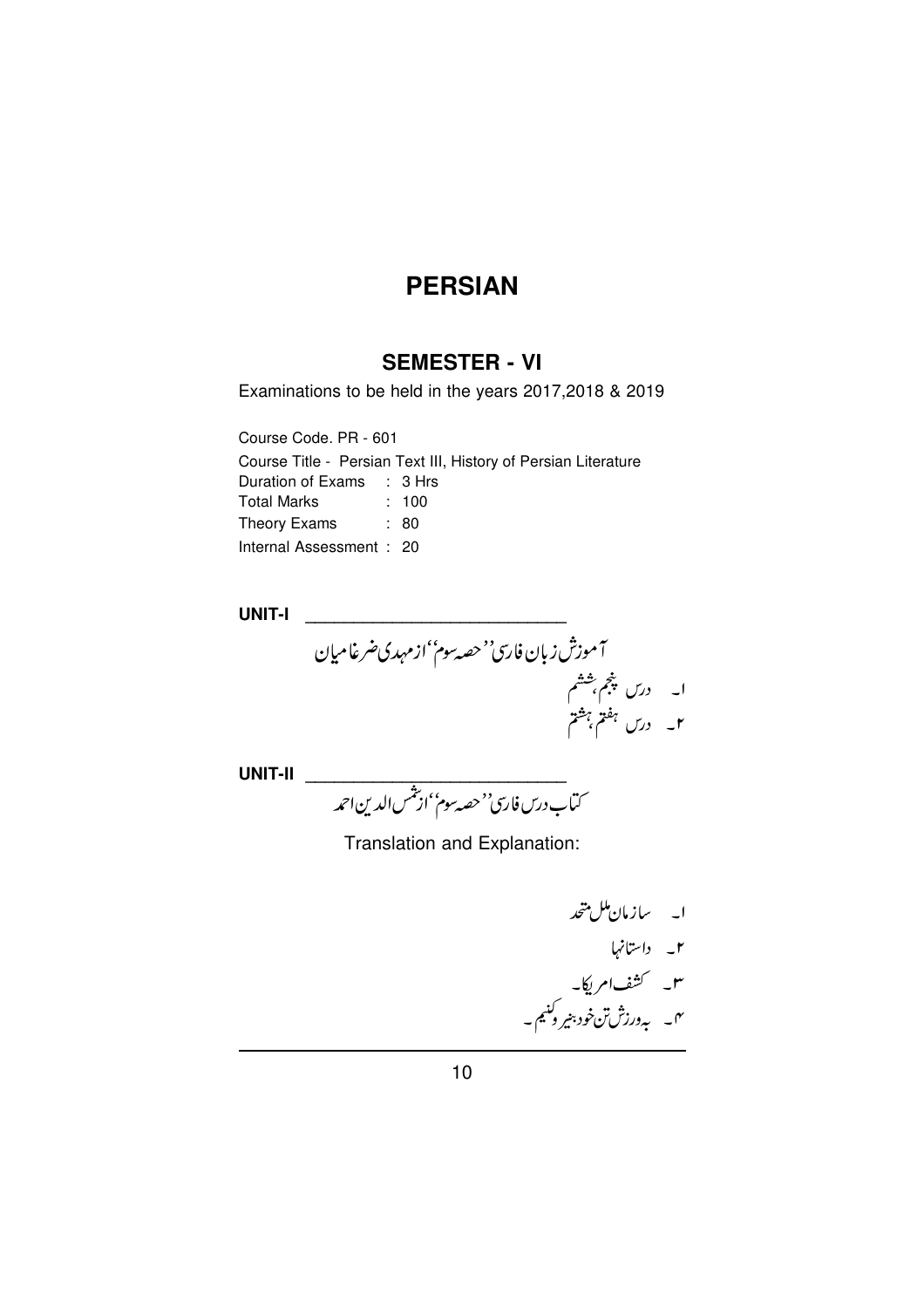UNIT-III \_

$$
\overbrace{(\mathcal{L}^{\mathcal{P}}(z))}^{L} = \mathcal{L}^{\mathcal{P}}(z) \mathcal{L}^{\mathcal{P}}(z) \mathcal{L}^{\mathcal{P}}(z) \mathcal{L}^{\mathcal{P}}(z) \mathcal{L}^{\mathcal{P}}(z) \mathcal{L}^{\mathcal{P}}(z) \mathcal{L}^{\mathcal{P}}(z) \mathcal{L}^{\mathcal{P}}(z) \mathcal{L}^{\mathcal{P}}(z) \mathcal{L}^{\mathcal{P}}(z) \mathcal{L}^{\mathcal{P}}(z) \mathcal{L}^{\mathcal{P}}(z) \mathcal{L}^{\mathcal{P}}(z) \mathcal{L}^{\mathcal{P}}(z) \mathcal{L}^{\mathcal{P}}(z) \mathcal{L}^{\mathcal{P}}(z) \mathcal{L}^{\mathcal{P}}(z) \mathcal{L}^{\mathcal{P}}(z) \mathcal{L}^{\mathcal{P}}(z) \mathcal{L}^{\mathcal{P}}(z) \mathcal{L}^{\mathcal{P}}(z) \mathcal{L}^{\mathcal{P}}(z) \mathcal{L}^{\mathcal{P}}(z) \mathcal{L}^{\mathcal{P}}(z) \mathcal{L}^{\mathcal{P}}(z) \mathcal{L}^{\mathcal{P}}(z) \mathcal{L}^{\mathcal{P}}(z) \mathcal{L}^{\mathcal{P}}(z) \mathcal{L}^{\mathcal{P}}(z) \mathcal{L}^{\mathcal{P}}(z) \mathcal{L}^{\mathcal{P}}(z) \mathcal{L}^{\mathcal{P}}(z) \mathcal{L}^{\mathcal{P}}(z) \mathcal{L}^{\mathcal{P}}(z) \mathcal{L}^{\mathcal{P}}(z) \mathcal{L}^{\mathcal{P}}(z) \mathcal{L}^{\mathcal{P}}(z) \mathcal{L}^{\mathcal{P}}(z) \mathcal{L}^{\mathcal{P}}(z) \mathcal{L}^{\mathcal{P}}(z) \mathcal{L}^{\mathcal{P}}(z) \mathcal{L}^{\mathcal{P}}(z) \mathcal{L}^{\mathcal{P}}(z) \mathcal{L}^{\mathcal{P}}(z) \mathcal{L}^{\mathcal{P}}(z) \mathcal{L}^{\mathcal{P}}(z
$$

Translation and Explanation:

ا۔ نوروز............از پرویزخانلری ۲۔ احقاق حق یک بچہ تشہ از مجتبیٰ مینوی 

#### UNIT-IV

- 1. Life and literary works of Prescribed Writers of Unit-II and III
- Answer of Prescribed Questions (پرسش وتمرین)  $2.$ of Unit- II and III

#### UNIT-V

Origin and development of Persian literature during the "Modern Period"(بلدیددور)

## **Note For Paper Setting:**

The paper setter shall set two questions from each unit in accordance with the syllabus detailed under the respective units and Students shall be required to attempt one Question from each unit. the total number of Questions to be attempted from all unit shall be five. All unit shall carry equal marks.